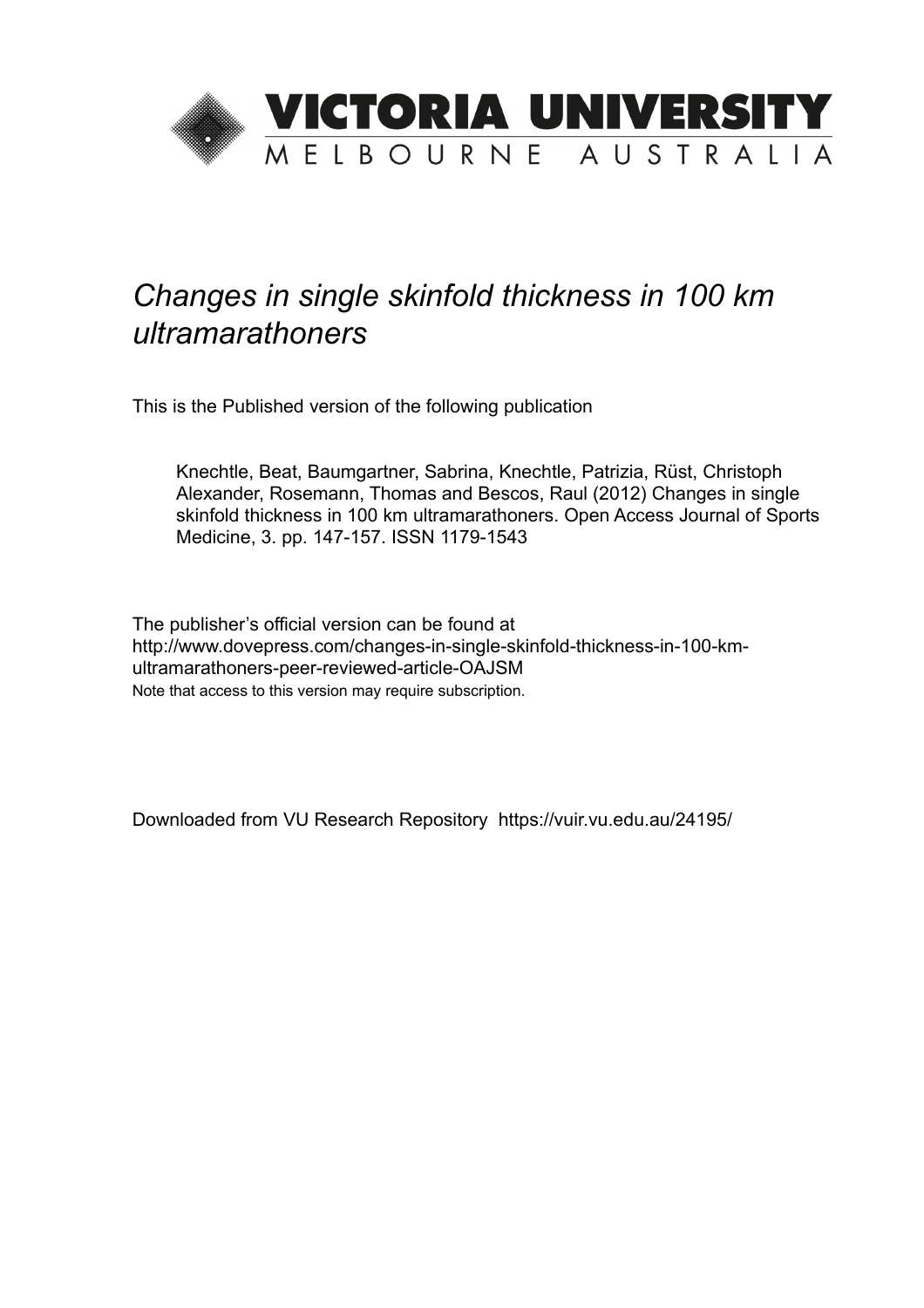ORIGINAL RESEARCH

# Changes in single skinfold thickness in 100 km ultramarathoners

Number of times this article has been viewed This article was published in the following Dove Press journal: Open Access Journal of Sports Medicine 24 October 2012

Beat Knechtle<sup>1,2</sup> Sabrina Baumgartner<sup>1</sup> Patrizia Knechtle<sup>2</sup> Christoph Alexander Rüst<sup>1</sup> Thomas Rosemann<sup>1</sup> Raúl Bescós<sup>3</sup>

Institute of General Practice and Health Services Research, University of Zurich, Zurich; 2 Gesundheitszentrum St Gallen, St Gallen, Switzerland; <sup>3</sup>National Institute of Physical Education, Barcelona, Spain

Correspondence: Beat Knechtle Facharzt FMH für Allgemeinmedizin, Gesundheitszentrum St Gallen, Vadianstrasse 26, 9001 St Gallen, Switzerland Tel +41 07 1226 8282 Fax +41 07 1226 8272 Email [beat.knechtle@hispeed.ch](mailto:beat.knechtle@hispeed.ch)

**Background:** Changes in single skinfold thickness and body fat have been investigated in ultraswimmers and ultracyclists, but not in ultrarunners. The present study investigated the changes in single skinfold thickness during a 100 km ultramarathon.

**Methods:** Firstly, we investigated associations between prerace preparation and prerace body composition and, secondly, changes in single skinfold thickness during a 100 km ultramarathon in 219 male ultramarathoners. Changes in fat mass and skeletal muscle were estimated using anthropometric methods.

**Results:** Kilometers run weekly prerace and running speed during training were negatively associated with all skinfold thicknesses ( $P < 0.05$ ) except for the front thigh skinfold. During the race, skinfold thickness at the pectoral (−0.1%), suprailiac (−1.8%), and calf (-0.8%) sites decreased ( $P < 0.05$ ). The subjects lost  $1.9 \pm 1.4$  kg of body mass ( $P < 0.001$ ),  $0.7 \pm 1.0$  kg of estimated skeletal muscle mass ( $P < 0.001$ ), and  $0.2 \pm 1.3$  kg of estimated fat mass ( $P < 0.05$ ). The decrease in body mass was positively related to the decrease in both estimated skeletal muscle mass ( $r = 0.21$ ,  $P = 0.0017$ ) and estimated fat mass ( $r = 0.41$ ,  $P < 0.0001$ ).

**Conclusion:** Firstly, prerace fat mass and prerace skinfold thickness were associated with both volume and speed in running training. Secondly, during the ultramarathon, skinfold thickness decreased at the pectoral, suprailiac, and calf sites, but not at the thigh site. Percent decreases in skinfold thickness for ultrarunners was lower than the percent decreases in skinfold thickness reported for ultraswimmers and ultracyclists.

**Keywords:** endurance, athlete, fat mass, muscle mass, adipose subcutaneous tissue

#### **Introduction**

A decrease in body mass is a common finding in ultraendurance performance.<sup>1,2</sup> Generally, the decrease in body mass during endurance performance is considered to be due to dehydration.<sup>3–5</sup> However, the decrease in body mass in ultraendurance performance seems not to be due to dehydration<sup>2,6,7</sup> but rather to a decrease in solid mass, ie, fat mass<sup>2,8–13</sup> and skeletal muscle mass.<sup>8,14–17</sup> The type of exercise undertaken seems to affect whether skeletal muscle mass or fat mass would be reduced during endurance performance. Eccentric endurance exercise such as running seems to lead to a decrease in both muscle mass and fat mass,  $8,12,13,16,17$  whereas concentric endurance exercise such as cycling seems to reduce fat mass.18,19 Swimming as a non-weight-bearing exercise leads to no changes in body composition in 12-hour ultraswimmers.<sup>20</sup>

During physical exercise, lipolysis of adipose subcutaneous tissue seems to vary between different sites in the exercising body.<sup>21</sup> In a laboratory trial, Boschmann et al<sup>21</sup> showed some differences in metabolism and blood flow in abdominal and femoral

which permits unrestricted noncommercial use, provided the original work is properly cited.

**<http://dx.doi.org/10.2147/OAJSM.S37035>**

**submit your manuscript** | <www.dovepress.com>

**[Dovepress](www.dovepress.com)**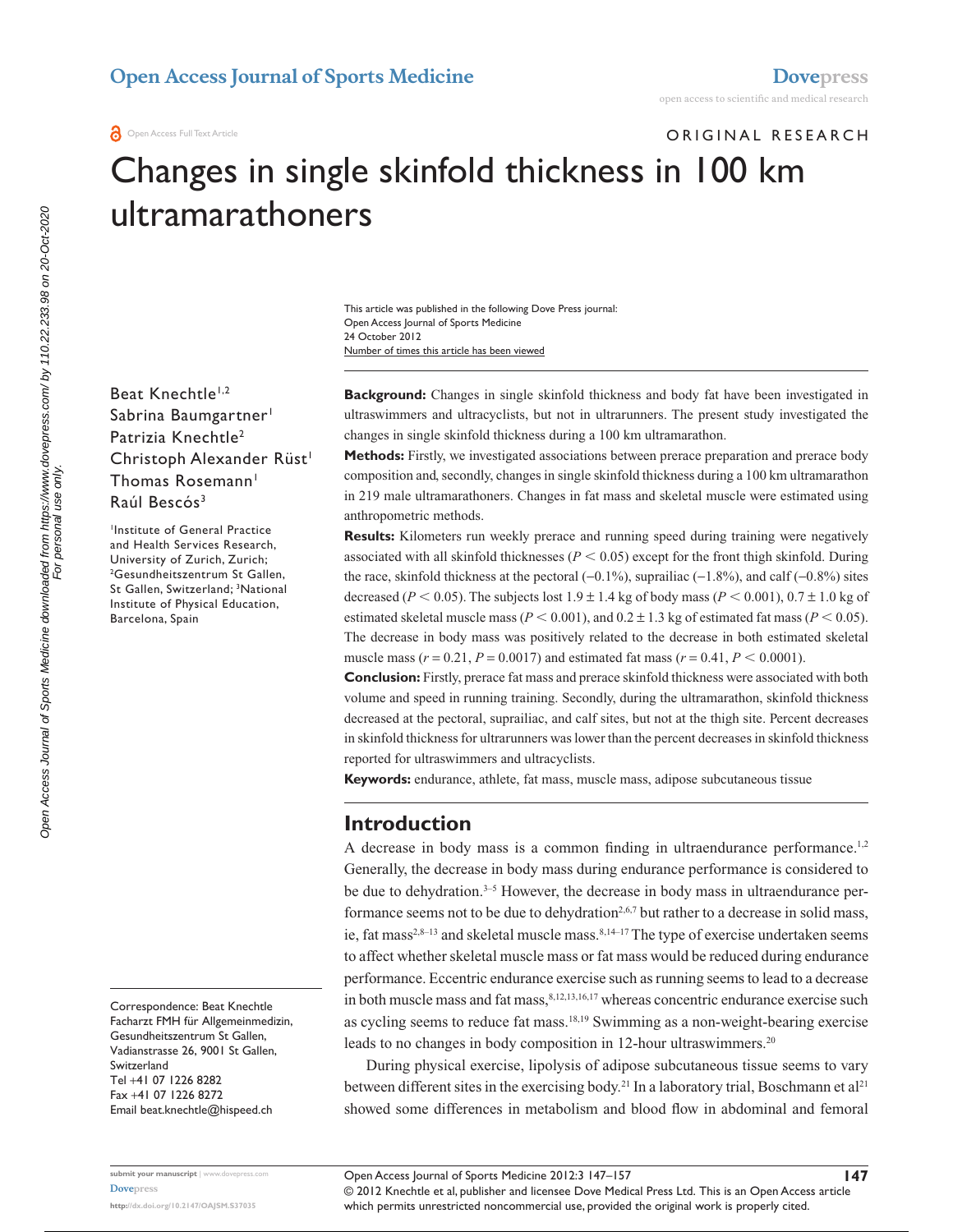subcutaneous adipose tissue and skeletal muscle between women and men during standardized bicycle exercise. Lipolysis was greater in skeletal muscle tissue than in femoral subcutaneous adipose tissue, and greater in femoral subcutaneous adipose tissue than in abdominal subcutaneous adipose tissue. In skeletal muscle tissue, the increase in lipolysis was greater for women than for men. The authors concluded, firstly, that lipids stored in muscle tissue were used more than lipids stored in adipose tissue for fueling the energy metabolism of muscle during exercise and, secondly, that lipid mobilization during exercise was much greater in women than in men. However, the most important finding with practical application was that lipolysis of subcutaneous adipose tissue was greater in femoral than in abdominal adipose subcutaneous tissue. It seemed that the thickness of adipose subcutaneous tissue over the exercising muscle became reduced.

Changes in single skinfold thickness have been investigated in ultraendurance athletes, such as cyclists<sup>19</sup> and swimmers,  $22$ but not in runners. In cyclists, skinfold thickness at the pectoral  $(-14.7\%)$ , abdominal  $(-14.9\%)$ , and thigh  $(-10.2\%)$  sites showed the largest decrease.19 The decrease in abdominal skinfolds was significantly and negatively related to cycling speed during the race.<sup>19</sup> In male swimmers, skinfold thickness at the abdominal  $(-8.4\%)$  and suprailiac  $(-7.5\%)$  sites decreased, whereas in female swimmers, skinfold thickness at the axillary site  $(-18.8\%)$  was reduced.<sup>22</sup> Running training seemed also to be beneficial for reduction of subcutaneous adipose tissue. In elite runners, intense training resulted in significant increases in performance and significant decreases in the sum of six skinfolds, as well as single skinfolds at the abdominal, front thigh, and medial calf sites.<sup>23</sup>

The aims of the present study were, firstly, to investigate, any potential change in skinfold thickness and body fat during an ultramarathon, and, secondly, to explore potential associations between prerace preparation and prerace body composition. Based upon reported findings in laboratory and field studies, we hypothesized, firstly, that skinfold thickness on the lower body (eg, thigh and calf sites) would decrease to a greater extent than skinfold thickness on the upper body (eg, abdominal and suprailiac sites). Secondly, we hypothesized that volume and speed in prerace training would be related to body fat and skinfold thickness in different ways.

# **Materials and methods Subjects**

In order to increase the sample size, data were collected from an annual 100 km ultramarathon, ie, the "100 km Lauf Biel"

in Biel, Switzerland, over 5 consecutive years. Each year, approximately 1300 male ultrarunners finish this race.24 The race director contacted all participants in the years 2007–2011 via a newsletter sent 3 months prerace, in which the participants were asked to participate in the study. A total of 239 recreational male ultrarunners volunteered to participate in our investigation. We focused on recreational athletes, defined as athletes pursuing a regular occupation, performing sport during leisure time, having no sponsors, and not earning their livelihood through sponsorship or prize money. The athletes were informed of the procedures and gave their informed written consent. No athlete competing several times in the race was included more than once in the study. The study was approved by the institutional review board for use of human subjects of St Gallen, Switzerland.

#### Race

The "100 km Lauf Biel" generally takes place during the night of the first weekend in June. The athletes start the 100 km run on Friday at 10 pm, and need to climb a total altitude of 645 meters. During the 100 km, the organizer provides a total of 17 aid stations, offering an abundant variety of food and beverages, including hypotonic sports drinks, tea, soup, caffeinated drinks, water, bananas, oranges, energy bars, cakes, and bread. The athletes are allowed to be supported by a cyclist in order to have additional food and clothing, if necessary. In all 5 years, the general weather conditions were comparable, with the temperature at the start being 15°C–18°C, with night lows of 8°C–10°C, and daily highs of 25°C–28°C the following day. There was no rain or wind from 2007 to 2010. In 2011, there were rain showers during the night and the temperature rose to 18°C on the second day.

#### Measurements and calculations

Upon recruitment into the investigation 3 months prerace, the participants were instructed to keep a comprehensive training diary until the start of the race. All running training units were recorded, showing distance in kilometers and duration. Within 6 hours of starting the race and immediately upon arrival at the finish line, anthropometric characteristics, including body mass, limb circumference, and thickness of skinfolds at eight sites (ie, pectoralis, mid axillary, triceps, subscapular, abdomen, suprailiac, front thigh, and medial calf) were measured. With these measurements, skeletal muscle mass and fat mass were estimated using anthropometric equations. During the race, the athletes recorded their fluid intake on a sheet of paper which they carried with them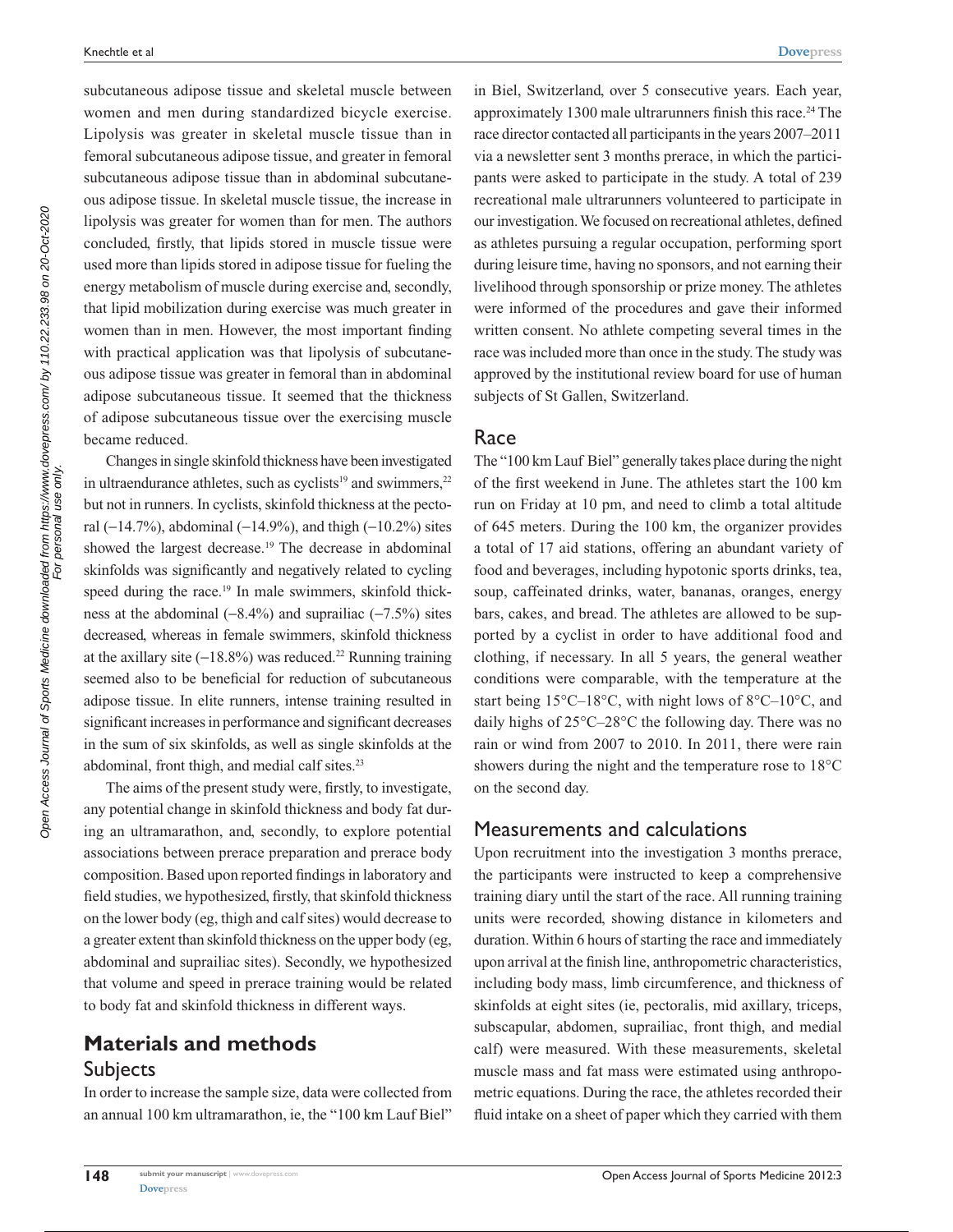during the run. At each aid station, they marked the number of cups consumed. In addition, all supplemental fluid intake provided by the support crew was recorded. Fluid intake was estimated according to reports from the athletes.

#### Anthropometric measurements

Body mass was measured after voiding of the urinary bladder using a commercial scale (Beurer BF 15, Beurer GmbH, Ulm, Germany) and recorded to the nearest 0.1 kg. Body height was determined using a stadiometer (Tanita HR 001 portable height measure, Tanita Europe, Amsterdam, The Netherlands) and recorded to the nearest 0.01 m. The circumferences of the right upper arm, right thigh, and right calf were measured using a nonelastic tape measure (KaWe CE, Kirchner und Wilhelm, Asperg, Germany) and recorded to the nearest 0.01 cm. The right upper arm circumference was measured at the mid upper arm, the right thigh circumference at the mid thigh, and the right calf circumference at the mid calf. Skinfold data were obtained using a skinfold caliper (GPM-Hautfaltenmessgerät, Siber and Hegner, Zurich, Switzerland) and recorded to the nearest 0.2 mm. The skinfold caliper measures with a pressure of 0.1 MPa  $\pm$  5% over the whole measuring range. One trained investigator took all the measurements. Skinfold thicknesses were determined on the right side of the body in all athletes, and were measured at the pectoral (anterior axillary line), mid axilla (vertical), triceps (in the middle of the upper arm), subscapular (at the inferior angle of the scapula), abdominal (vertical, right to the navel), suprailiac (at anterior axillary), front thigh (mid thigh) and medial calf (maximum girth) sites. The investigator identified the correct anatomical site using orientation with fingerbreadth and handbreadth from prominent anatomical sites, such as a prominent protuberance or insertion of a tendon. The procedure was performed three times and the mean of the three measures was used for the analyses. The skinfold measurements were standardized to ensure reliability, and readings were performed 4 seconds after applying the caliper, according to Becque et al.<sup>25</sup> An intratester reliability check was conducted on 27 male runners prior to testing.26 Intraclass correlation (ICC) within the two raters was excellent for all anatomical measurement sites and for various summary measurements of skinfold thickness. Agreement tended to be higher within than between raters, but still had excellent reliability (ICC  $> 0.9$ ) for the summary measurements of skinfold thickness. ICC for measurer 1 versus measurer 1 and for measurer 2 versus measurer 2 for the single skinfold thicknesses were between 0.98 and 0.99, respectively; for the sum of seven and eight skinfolds,

respectively, ICC was 0.99. For the sum of eight skinfolds for measurer 1, bias (average difference between measure 1 and 2) was -0.51 mm, the standard deviation of the average difference was 1.49 mm, and 95% limits of agreement were between -3.44 mm and +2.41 mm. Skeletal muscle mass was estimated using the anthropometric equation devised by Lee et al, with skeletal muscle mass = Ht  $\times$  (0.00744  $\times$  $CAG^2 + 0.00088 \times CTG^2 + 0.00441 \times CCG^2 + 2.4 \times gender 0.048 \times age + race + 7.8$ , where Ht is height, CAG is skinfoldcorrected upper arm girth, CTG is skinfold-corrected thigh girth, CCG is skinfold-corrected calf girth, gender = 1 for male, and race  $= 0$  for white.<sup>27</sup> This anthropometric method was evaluated using 189 nonobese subjects and crossvalidated using magnetic resonance imaging (MRI). The equation was validated MRI to determine skeletal muscle mass. There was a high correlation between the predicted skeletal muscle mass and the MRI-measured skeletal muscle mass ( $r^2$  = 0.83,  $P < 0.0001$ , standard error of the estimate = 2.9 kg). The correlation between the measured and predicted skeletal muscle mass difference was highly significant ( $r^2 = 0.90$ ,  $P = 0.009$ ). Fat mass was estimated using the anthropometric method of Stewart and Hannan, with fat mass  $(g) = 331.5$  $(abdominal) + 356.2 (thigh) + 111.9 m - 9108$ , where abdominal is the abdominal skinfold thickness in mm, thigh is the thigh skinfold thickness in mm, and m is body mass in kg. $28$ The coefficient of determination was 0.96 and the standard error of the estimate was 1738 g ( $P < 0.001$ ).

#### Laboratory measurements

Capillary blood and urine samples were collected at the same time as the anthropometric measurements. Capillary blood samples were taken from the fingertip, and both plasma sodium concentration ([Na<sup>+</sup> ]) and hematocrit were analyzed using the i-STAT® 1 system (Abbott Laboratories, Abbott Park, IL). Standardization of posture prior to blood collection was adhered to because postural changes can influence blood volume, and therefore hemoglobin concentration and hematocrit. The percent change in plasma volume was calculated from prerace and post-race levels of hematocrit following the Beaumont equation.29 Urine specific gravity was analyzed using a Clinitek Atlas® automated urine chemistry analyzer (Siemens Healthcare Diagnostics, Deerfield, IL).

#### Statistical analysis

The data are presented as the mean  $\pm$  standard deviation. Prerace and post-race results are compared using the paired *t*-test. Pearson's correlation was used to investigate any potential association between anthropometric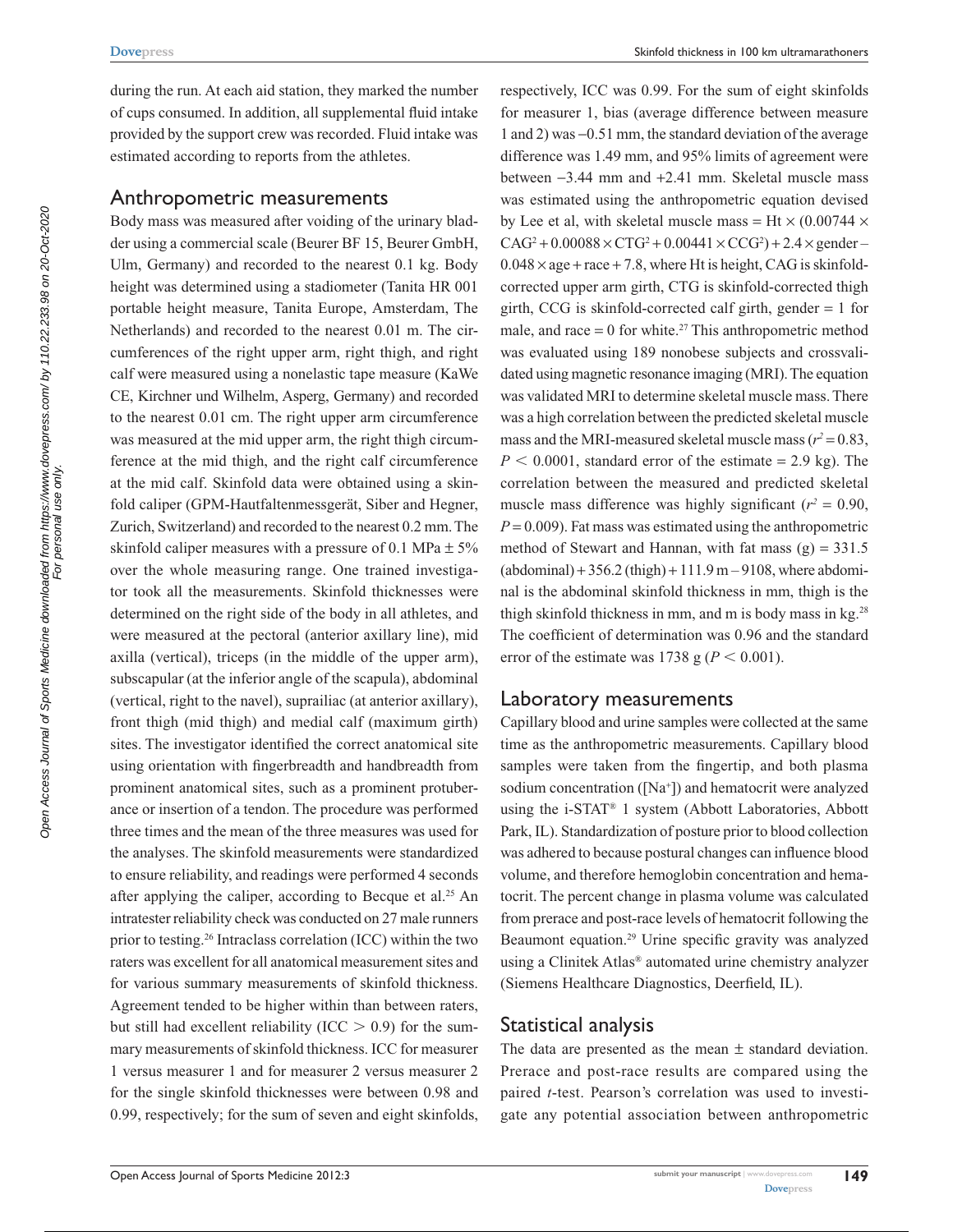and training characteristics. In order to investigate whether changes in both skinfold thickness and limb circumference used to estimate changes in both skeletal muss and fat mass during the race would be influenced by running speed, fluid intake, or changes in hydration status,<sup>4,5</sup> we performed correlation analyses between changes in both skinfold thickness and limb circumference with markers of hydration status, including changes in body mass, changes in hematocrit, changes in plasma [Na<sup>+</sup> ], changes in urine specific gravity, as well as running speed during the race and fluid intake. For the strength of correlation,  $r > 0.70$  indicated a very strong,  $r = 0.40 - 0.69$ a strong, *r* = 0.30–0.39 a moderate, *r* = 0.20–0.29 a weak, and  $r = 0.01 - 0.19$  a negligible relationship, respectively. Pearson's correlation was again applied to investigate for a potential association between anthropometric and training characteristics and race time. An alpha level of 0.05 was used to indicate significance for all statistical tests.

#### **Results**

Of the 239 subjects who started the race, 20 dropped out due to overuse injuries of the lower limbs. Table 1 shows the age along with anthropometric and training characteristics for the 219 successful subjects. The subjects completed the 100 km ultramarathon within  $713 \pm 123$  minutes, running at an average speed of  $8.6 \pm 1.4$  km/hour.

## Changes in anthropometric characteristics during run

During the run, the subjects lost  $1.9 \pm 1.4$  kg of body mass  $(P < 0.001)$ ,  $0.7 \pm 1.0$  kg of estimated skeletal muscle mass  $(P < 0.001)$ , and  $0.2 \pm 1.3$  kg of estimated fat mass ( $P < 0.05$ , Table 2). Expressed as a percentage, the subjects lost  $2.5\% \pm 1.8\%$  in body mass,  $1.8\% \pm 2.5\%$  in estimated skeletal muscle mass, and  $1.4\% \pm 8.1\%$  in estimated fat mass. The loss

**Table 1** Age, anthropometric measurements, and training characteristics of the subjects  $(n = 219)$ 

| Variable                                           | Mean $\pm$ SD   |
|----------------------------------------------------|-----------------|
| Age (years)                                        | $46.2 \pm 9.3$  |
| Body mass (kg)                                     | $75.0 \pm 9.4$  |
| Body height (m)                                    | $1.78 \pm 0.06$ |
| Body mass index $(kg/m2)$                          | $23.4 \pm 2.2$  |
| Weekly running hours (hours)                       | $8.2 \pm 8.1$   |
| Weekly running kilometers (km)                     | $69.6 \pm 27.6$ |
| Running speed during training sessions (km/hour)   | $10.3 \pm 2.1$  |
| Completed marathons $(n = 214)$                    | $34.6 \pm 69.4$ |
| Personal best marathon time (minutes)              | $208 \pm 31$    |
| Completed 100 km ultramarathons ( $n = 148$ )      | $8.9 \pm 6.5$   |
| Personal best 100 km ultra marathon time (minutes) | $648 \pm 166$   |

of  $0.7 \pm 1.0$  kg of estimated skeletal muscle mass was significantly higher compared with the loss of  $0.2 \pm 1.3$  kg of estimated fat mass ( $P < 0.0001$ ). The change in body mass was weakly positively related to the change in estimated skeletal muscle mass (Figure 1) and strongly positively related to the change in estimated fat mass (Figure 2). Additionally, the change in body mass was negligibly related to running speed during the race (Figure 3). However, neither the change in estimated fat mass nor the change in estimated skeletal muscle mass correlated with running speed ( $P > 0.05$ ). Skinfold thickness at the pectoral, suprailiac, and calf sites decreased significantly (Table 2). All limb circumferences also decreased significantly. The decrease in upper arm and thigh circumference was not related to running speed during the race  $(P > 0.05)$ . However, the decrease in calf circumference was negligibly negatively associated with running speed (Figure 4).

#### Changes in laboratory results during run

Table 3 summarizes the laboratory results. Urine specific gravity increased  $(P < 0.0001)$ , and was not related to the change in body mass or running speed. Hematocrit decreased  $(P < 0.0001)$ , plasma volume increased by  $7.0\% \pm 15.6\%$  $(P < 0.05)$ , and plasma [Na<sup>+</sup>] increased  $(P < 0.0001)$ . The increase in plasma volume was negligibly associated with the change in calf skinfold thickness  $(r = 0.16, P = 0.0189)$ , but not with the change in thigh skinfold thickness  $(r = 0.06,$  $P > 0.05$ ).

## Fluid intake and changes in anthropometry and laboratory results

While running, the athletes consumed  $7.6 \pm 2.6$  L of fluids, equivalent to  $0.65 \pm 0.27$  L/hour. Fluid intake was moderately negatively related to running speed ( $r = -0.39$ ,  $P < 0.0001$ ). Fluid intake was weakly positively associated with the change in body mass  $(r=0.22, P=0.0012)$ , but not to post-race plasma [Na<sup>+</sup>] nor to change in plasma [Na<sup>+</sup>] ( $P > 0.05$ ). The change in body mass was moderately negatively related to the change in plasma [Na<sup>+</sup>] ( $r = -0.38$ ,  $P < 0.0001$ ). Fluid intake was negligibly associated with change in thigh skinfold thickness  $(r=0.14, P=0.0332)$  but not with change in calf skinfold thickness ( $r = 0.06$ ,  $P > 0.05$ ). The change in calf circumference was negligibly related to fluid intake  $(r=0.17, P=0.0113)$ , but not to change in thigh circumference  $(r = 0.05, P > 0.05)$ .

# Prerace training and prerace anthropometry

Skinfold thickness, estimated fat mass, and estimated skeletal muscle mass were not related to hours run per week (Table 4).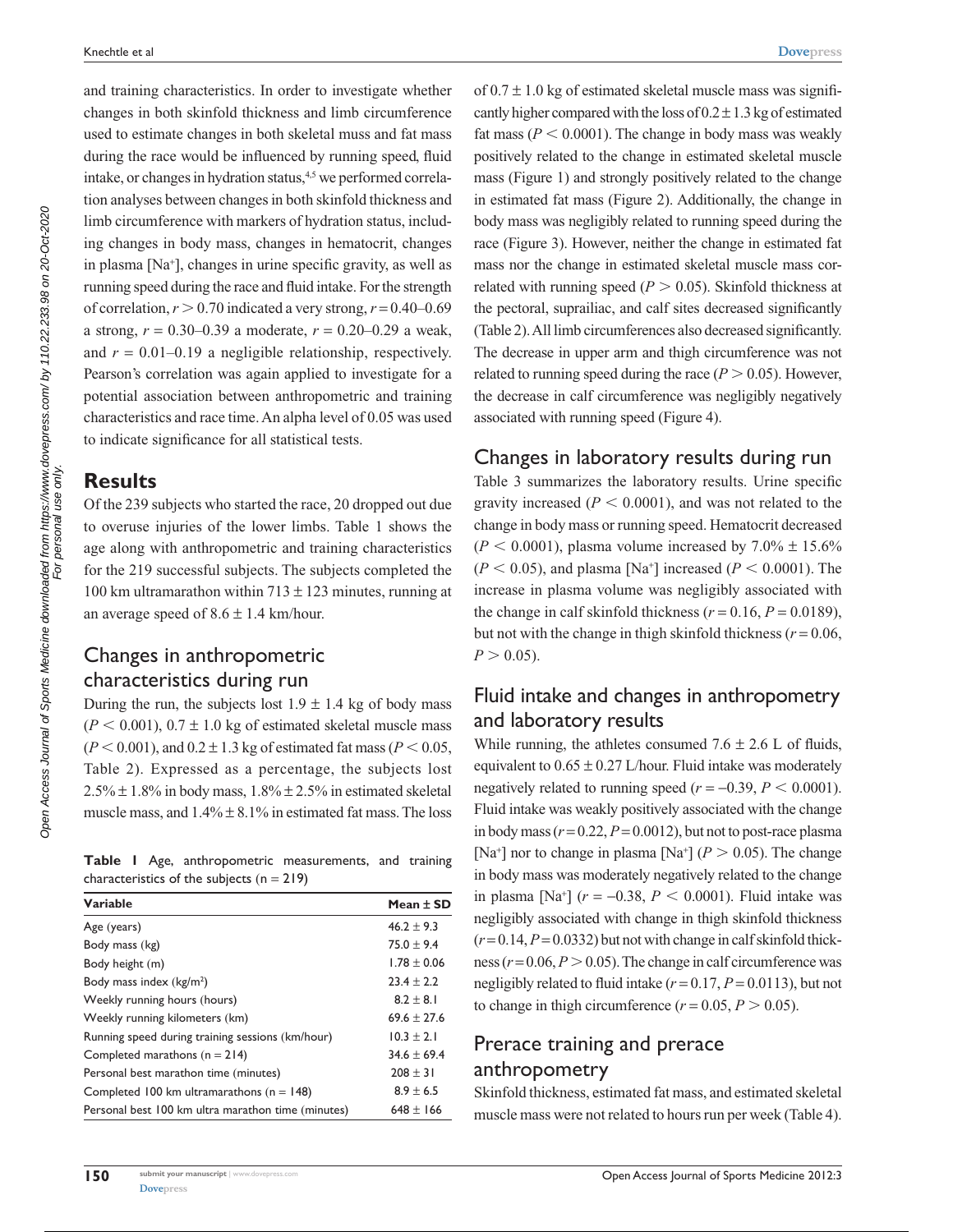|                              | <b>Prerace</b>  | Post-race       | Absolute change | Percent change  | <b>Significance</b> |
|------------------------------|-----------------|-----------------|-----------------|-----------------|---------------------|
| Body mass (kg)               | $75.0 \pm 9.4$  | 73.1 $\pm$ 9.3  | $-1.9 \pm 1.4$  | $-2.5 \pm 1.8$  | ***                 |
| Skinfold pectoral (mm)       | $8.0 \pm 4.2$   | $7.8 \pm 4.1$   | $-0.2 \pm 1.7$  | $-0.1 \pm 22.4$ | $\ast$              |
| Skinfold axillary (mm)       | $9.2 \pm 4.2$   | $9.2 \pm 3.7$   | $-0.0 \pm 1.8$  | $-0.0 \pm 17.3$ |                     |
| Skinfold triceps (mm)        | $8.0 \pm 3.0$   | $8.2 \pm 2.8$   | $+0.2 \pm 1.5$  | $+4.8 \pm 19.7$ |                     |
| Skinfold subscapular (mm)    | $11.1 \pm 4.6$  | $11.1 \pm 4.6$  | $-0.0 \pm 1.7$  | $-0.9 \pm 13.9$ |                     |
| Skinfold abdominal (mm)      | $16.3 \pm 8.1$  | $16.3 \pm 8.2$  | $-0.0 \pm 2.2$  | $-0.9 \pm 14.4$ |                     |
| Skinfold suprailiac (mm)     | $16.5 \pm 7.4$  | $16.0 \pm 7.8$  | $-0.6 \pm 3.6$  | $-1.8 \pm 22.7$ | $\ast$              |
| Skinfold front thigh (mm)    | $11.6 \pm 5.6$  | $11.5 \pm 5.0$  | $-0.1 \pm 3.1$  | $-2.8 \pm 22.0$ |                     |
| Skinfold medial calf (mm)    | $5.9 \pm 2.6$   | $5.6 \pm 2.5$   | $-0.3 \pm 1.6$  | $-0.8 \pm 27.4$ | $\ast$              |
| Sum of skinfolds (mm)        | $86.7 \pm 32.7$ | $85.8 \pm 32.8$ | $-0.9 \pm 7.7$  | $-0.9 \pm 7.6$  |                     |
| Circumference upper arm (cm) | $29.5 \pm 2.0$  | $29.3 \pm 1.9$  | $-0.2 \pm 0.8$  | $-0.4 \pm 2.6$  | $\ast$              |
| Circumference thigh (cm)     | $54.9 \pm 3.1$  | $54.3 \pm 3.0$  | $-0.6 \pm 1.4$  | $-0.9 \pm 2.5$  | ***                 |
| Circumference calf (cm)      | $38.6 \pm 2.3$  | $37.6 \pm 2.3$  | $-1.0 \pm 0.8$  | $-2.4 \pm 2.0$  | ***                 |
| Skeletal muscle mass (kg)    | $38.9 \pm 3.8$  | $38.2 \pm 3.7$  | $-0.7 \pm 1.0$  | $-1.8 \pm 2.5$  | ***                 |
| Fat mass (kg)                | $8.8 \pm 4.7$   | $8.6 \pm 4.2$   | $-0.2 \pm 1.3$  | $-1.4 \pm 8.1$  | $\ast$              |

**Table 2** Changes in anthropometric characteristics (n = 219)

**Notes:** Results are presented as the mean  $\pm$  standard deviation. \* $P < 0.05$ ; \*\* $P < 0.001$ .

Number of kilometers run per week was negligibly to weakly related to all skinfold thicknesses. Running speed during training was negligibly to weakly associated with all skinfold thicknesses except for the front thigh skinfold. All skinfold thicknesses (weakly to strongly), upper arm and thigh circumferences (negligibly to weakly), and body mass (moderately) were related to race time (Table 5). Upper arm  $(r=0.24, P=0.0004)$  and thigh  $(r=0.16, P=0.021)$  circumferences were negligibly to weakly related to race time. The upper arm circumference was weakly negatively associated with kilometers run per week ( $r = -0.20$ ,  $P = 0.0026$ ) and negligibly negatively associated with running speed during training sessions ( $r = -0.17$ ,  $P = 0.011$ ).

### Changes in anthropometry and markers of hydration status

The decrease in calf circumference was negligibly related to both running speed and fluid intake (Table 6), weakly related to change in hematocrit, moderately to change in body mass, and moderately to change in plasma [Na<sup>+</sup> ]. The decrease in upper arm circumference was negligibly related to change in body mass, and the decrease in thigh circumference was weakly related to change in body mass. The decrease in medial calf skinfold thickness was negligibly related to fluid intake. The nonsignificant change in front thigh skinfold thickness was negligibly related to change in body mass. The nonsignificant change in axillary



**Figure 1** Change in body mass was significantly and positively related to change in skeletal muscle mass (n = 219, *r* = 0.21, *P* = 0.0017).



**Figure 2** Change in body mass was significantly and positively related to change in fat mass ( $n = 219$ ,  $r = 0.41$ ,  $P < 0.0001$ ).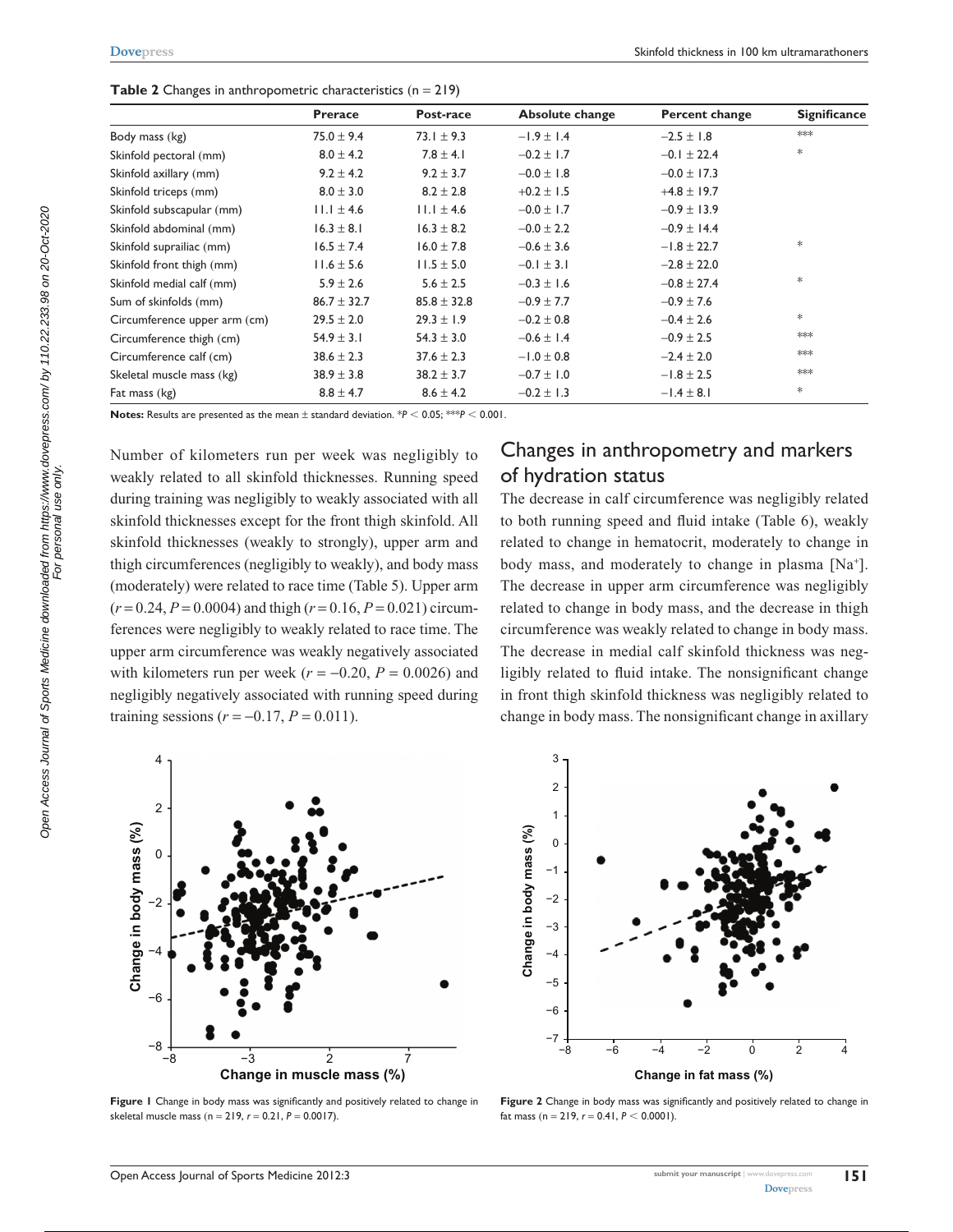

skinfold thickness was weakly related to change in body mass, and negligibly to change in plasma [Na<sup>+</sup> ] and change in urine specific gravity. The decrease in pectoral skinfold thickness was negligibly related to change in body mass. The change in calf circumference explained 32% of the variance in change in skeletal muscle mass, 12% of change in thigh circumference, and 42% of change in upper arm circumference.



**Figure 4** Change in calf circumference is significantly and negatively associated with running speed during the race (n = 219, *r* = -0.13, *P* = 0.0479).

#### **Discussion**

We intended to investigate, firstly, potential associations between prerace preparation and prerace body composition and, secondly, any potential change in skinfold thickness during a 100 km ultramarathon. The changes in skinfold thickness and limb circumference may be indicative of changes in fat mass and skeletal muscle mass. The main findings were that, firstly, both weekly running hours and running speed during training sessions were negligibly to weakly related to prerace skinfold thickness and estimated prerace fat mass and, secondly, during the ultramarathon, skinfold thicknesses decreased at the pectoral, suprailiac, and calf sites, but not at the thigh site. The percent decreases in skinfold thickness in these ultrarunners were lower compared with the percent decreases in skinfolds reported for ultraswimmers and ultracyclists.

### Change in anthropometric characteristics during the race

In these ultramarathoners, skinfold thickness decreased at the pectoral  $(-0.1\%)$ , suprailiac  $(-1.8\%)$ , and calf sites (-0.8%). The percent decreases were considerably lower compared with the decreases reported for ultracyclists<sup>19</sup> and ultraswimmers.22 In ultracyclists, skinfold thickness at the pectoral  $(-14.7%)$ , abdominal  $(-14.9%)$ , and thigh  $(-10.2\%)$  sites showed the largest percent decrease.<sup>19</sup> In male ultraswimmers, the skinfold thickness at the abdominal  $(-8.4\%)$  and suprailiac  $(-7.5\%)$  sites decreased, whereas in female swimmers, skinfold thickness decreased at the axillary site  $(-18.8\%)$ .<sup>22</sup> Duration of performance might not explain these differences. While the present runners competed for  $713 \pm 123$  minutes, the cyclists competed for  $1580 \pm 296$  minutes<sup>19</sup> the male swimmers competed for  $538 \pm 100$  minutes, and female swimmers competed for  $603 \pm 141$  minutes.<sup>22</sup> The eccentric component in running<sup>33</sup> likely led to a decrease in skeletal muscle mass rather than to a decrease in fat mass.

The runners lost 1.9 kg of body mass, with approximately 37% of the loss being due to loss of skeletal muscle mass and about 11% due to loss in fat mass. Skeletal muscle mass and fat mass were estimated using anthropometric equations for skinfold thickness and limb circumference. Because all the limb circumferences decreased, but skinfold thickness decreased at only three of eight sites, anthropometric changes may explain the higher decrease in estimated skeletal muscle mass  $(-0.7 \text{ kg})$  compared with estimated fat mass  $(-0.2 \text{ kg})$ . Fat mass was estimated using the anthropometric method of Stewart and Hannan<sup>28</sup> which includes skinfold

Knechtle et al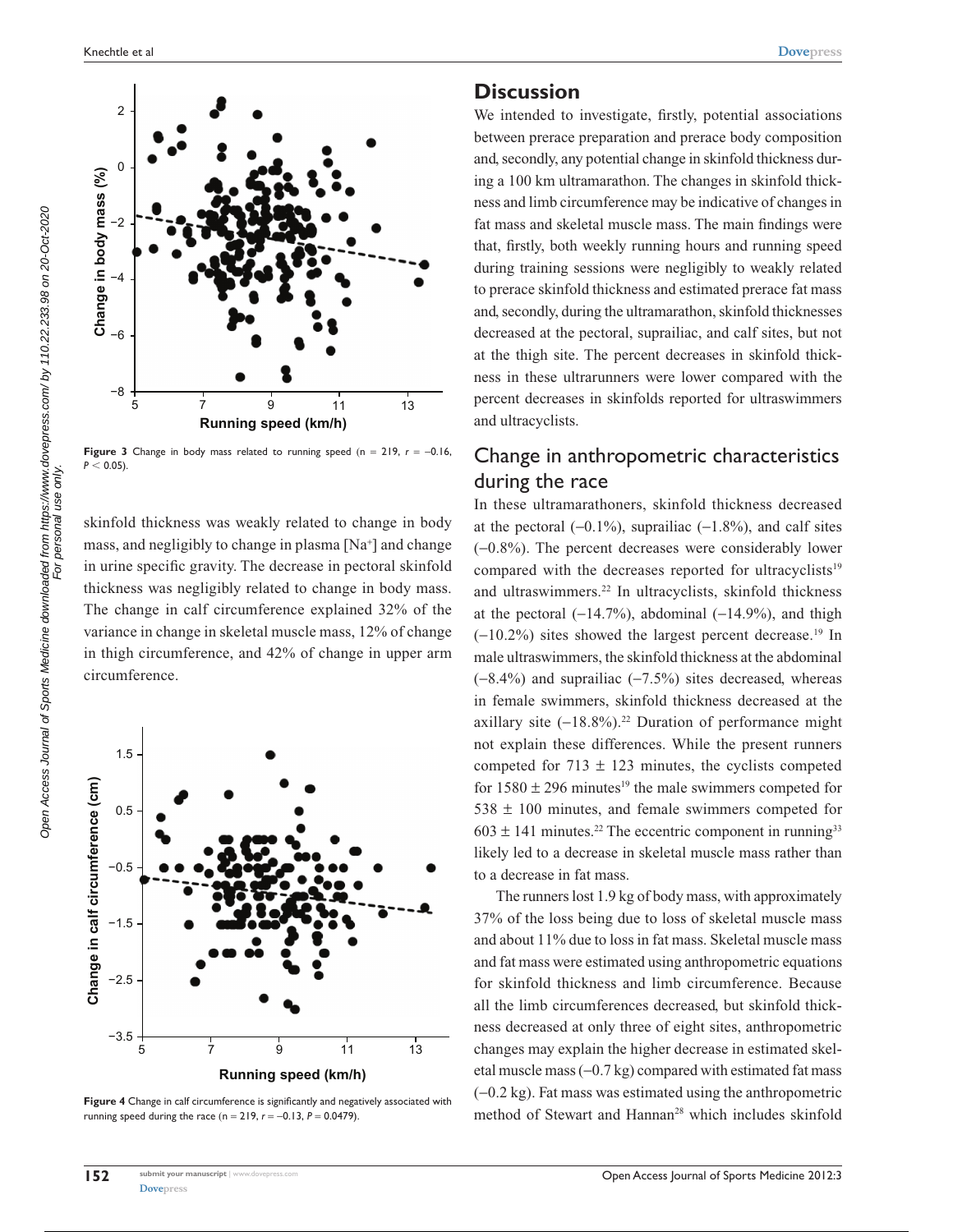| .                                  |                   |                   |                    |                |                     |  |
|------------------------------------|-------------------|-------------------|--------------------|----------------|---------------------|--|
|                                    | <b>Prerace</b>    | Post-race         | Absolute change    | Percent change | <b>Significance</b> |  |
| Hematocrit                         | $45.6 \pm 4.1$    | 44.1 $\pm$ 3.4    | $-1.5 \pm 3.3$     | $-2.9 \pm 6.7$ | ****                |  |
| Plasma [Na <sup>+</sup> ] (mmol/L) | $138.1 \pm 2.1$   | $138.7 \pm 2.8$   | $+0.6 \pm 3.4$     | $+0.4 \pm 2.5$ | ****                |  |
| Urine specific gravity $(g/mL)$    | $1.014 \pm 0.008$ | $1.023 \pm 0.007$ | $+0.009 \pm 0.008$ | $+0.9 \pm 0.8$ | ****                |  |

#### **Table 3** Changes in laboratory results  $(n = 219)$

**Notes:** Results are presented as mean  $\pm$  standard deviation. \*\*\* $P < 0.0001$ .

thickness at the abdominal and thigh sites and body mass. Because skinfold thickness decreased only at the pectoral, suprailiac, and medial calf sites and not at the abdominal or thigh sites, these minor changes in skinfold thickness might explain the small decrease in estimated fat mass. The eccentric component of running might lead to skeletal muscle damage,<sup>33</sup> which might impair fat oxidation, thus leading to a smaller decrease in skinfold thickness compared with that induced by more concentric exercise, such as swimming and cycling.19,22

Adipose subcutaneous tissue is stored energy, and one might hypothesize that the thickest skinfolds might show the largest decrease during prolonged endurance exercise, as has been shown for ultracyclists.<sup>19</sup> We found the largest absolute decrease  $(-0.6 \text{ mm})$  at the suprailiac skinfold, which was also the thickest skinfold, with 16.5 mm (Table 2). Boschmann et al investigated the metabolic response to exercise in subcutaneous adipose tissue.<sup>21</sup> When their subjects cycled under laboratory conditions, lipolysis was higher in femoral subcutaneous adipose tissue than in abdominal adipose subcutaneous tissue. In contrast with that laboratory study, our ultramarathoners showed no decrease in front thigh skinfold thickness, but did show a decrease in medial calf skinfold thickness. This difference might be

explained by the different kind of exercise performed. In running, the strain on the calf might be greater than that on the thigh. Also, prerace kilometers run per week and running speed during training were negatively associated with all skinfold thicknesses, except for that at the front thigh site.

The loss in skeletal muscle mass was approximately 0.5 kg higher than the loss in fat mass. Because the anthropometric equation for estimation of skeletal muscle mass uses limb circumference, the decrease in limb circumference would explain the decrease in estimated skeletal muscle mass. However, using this method, we are not able to differentiate between a decrease in contractile fibers or a depletion of energy stored within the muscle fibers such as glycogen and intracellular fat.<sup>30</sup> In addition, this method is not able to determine whether the decrease is due to a loss of water. Boschmann et al reported that lipids stored in muscle are used rather than lipids stored in adipose tissue for fueling the energy metabolism of muscle during exercise.21 They showed that the increase in lipolysis was greater in muscle than in femoral subcutaneous adipose tissue. Intracellular triglyceride stores in muscle form an important substrate source of fuel during moderate intensity exercise in endurance-trained male athletes.<sup>31</sup>

**Table 4** Association of training variables with prerace skinfold thickness and body fat (n = 219)

|                         | <b>Weekly running</b><br>hours |   | <b>Kilometers</b><br>run per week |           | <b>Running speed</b><br>during training |          |
|-------------------------|--------------------------------|---|-----------------------------------|-----------|-----------------------------------------|----------|
|                         |                                |   |                                   |           |                                         |          |
|                         | r                              | P | r                                 | P         | r                                       | P        |
| Skinfold pectoral       | $-0.07$                        |   | $-0.23$                           | 0.0006    | $-0.19$                                 | 0.0052   |
| Skinfold triceps        | $-0.04$                        | - | $-0.26$                           | $-0.0001$ | $-0.22$                                 | 0.0008   |
| Skinfold subscapular    | $-0.05$                        |   | $-0.18$                           | 0.0062    | $-0.27$                                 | < 0.0001 |
| Skinfold abdominal      | $-0.12$                        | - | $-0.25$                           | 0.0002    | $-0.28$                                 | < 0.0001 |
| Skinfold suprailiac     | $-0.09$                        |   | $-0.26$                           | < 0.0001  | $-0.25$                                 | 0.0002   |
| Skinfold front thigh    | $-0.08$                        |   | $-0.19$                           | 0.0039    | $-0.08$                                 |          |
| Skinfold medial calf    | $-0.04$                        |   | $-0.14$                           | 0.038     | $-0.14$                                 | 0.042    |
| Sum of skinfolds        | $-0.09$                        |   | $-0.27$                           | < 0.001   | $-0.26$                                 | < 0.0001 |
| Fat mass                | $-0.12$                        |   | $-0.24$                           | 0.0004    | $-0.21$                                 | 0.0016   |
| Circumference upper arm | 0.00                           | - | $-0.20$                           | 0.0026    | $-0.17$                                 | 0.011    |
| Circumference thigh     | 0.05                           |   | $-0.10$                           |           | $-0.02$                                 |          |
| Circumference calf      | $-0.01$                        |   | 0.11                              |           | 0.06                                    |          |
| Skeletal muscle mass    | $-0.04$                        |   | 0.05                              |           | 0.09                                    |          |

**Note:** *P* value is inserted for statistically significant associations.

For personal use only.

**153**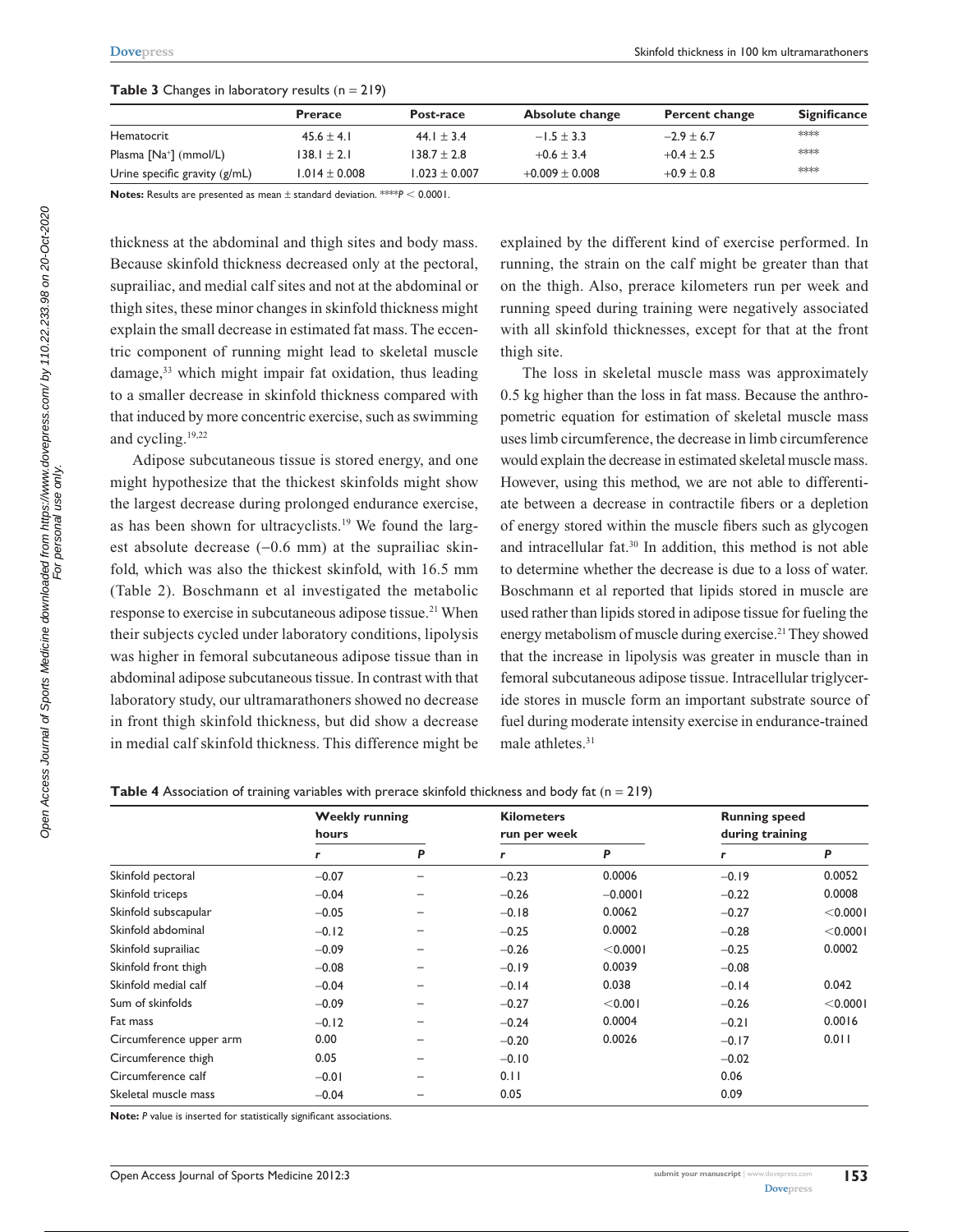**Table 5** Association of skinfold thickness, body fat, and muscle mass with race time  $(n = 219)$ 

|                         | r       | P           |
|-------------------------|---------|-------------|
| Skinfold pectoral       | 0.45    | $<$ 0.000   |
| Skinfold axillary       | 0.44    | < 0.0001    |
| Skinfold triceps        | 0.32    | $<$ 0.000   |
| Skinfold subscapular    | 0.36    | $<$ 0.000   |
| Skinfold abdominal      | 0.41    | < 0.0001    |
| Skinfold suprailiac     | 0.37    | $<$ 0.000   |
| Skinfold front thigh    | 0.30    | < 0.0001    |
| Skinfold medial calf    | 0.28    | $<$ 0.000   |
| Sum of skinfolds        | 0.45    | $<$ 0.000   |
| Fat mass                | 0.43    | < 0.0001    |
| Circumference upper arm | 0.24    | 0.0004      |
| Circumference thigh     | 0.16    | 0.021       |
| Circumference calf      | 0.04    |             |
| Skeletal muscle mass    | $-0.02$ |             |
| Body mass               | 0.30    | $<$ 0.000 l |

**Note:** *P* values are inserted for statistically significant associations.

# Differences between thigh and calf circumference

The decrease in calf circumference was significantly  $(P < 0.0001)$  higher  $(-2.4\% \pm 2.0\%)$  than the decrease in thigh circumference  $(-0.9\% \pm 2.5\%)$ . Further, the decrease in calf circumference was associated with running speed, but the decrease in thigh circumference was not. The strain of running might be higher at the calf than at the thigh. We assume that these athletes primarily used their calf muscles as energy stores. Krssak et al showed that glycogen depletion was two-fold greater at the calf than at the thigh when subjects ran on a treadmill at submaximal intensity to exhaustion.<sup>32</sup> In addition, intracellular lipids were significantly reduced in the soleus muscle. An alternative explanation might be that while running the activation of the muscle pump pressed fluid out of muscle, interstitium and dermis. However, the eccentric component of running may

also lead to skeletal muscle damage,<sup>33,34</sup> leading to a decrease in skeletal muscle mass.8,12,13,16,17 This assumption is supported by the greater decrease in calf circumference compared with the decrease in thigh circumference. In addition, the decrease in calf circumference was related to running speed but not to thigh circumference. We need also to consider that circulation during exercise might have an effect on limb volume. Stick et al showed that calf volume decreased during cycling, while thigh volume remained unchanged.<sup>35</sup> These authors concluded that lowered venous pressure, increased lymphatic flow, and increased tissue pressure in the contracting muscle may lead to reduction in calf volume during exercise. Thermal stress might also have an effect on calf volume. Yamazaki et al demonstrated that the changes in calf volume during orthostatic stress were modulated according to changes in venous distensibility and blood flow to the skin during thermal loading.<sup>36</sup>

# Changes in anthropometry and markers of hydration status

Skinfold thickness on the legs might be influenced by the type of exercise such as running, changes in plasma volume, changes in hydration status, compression of the tissue, limb swelling, and fluid intake. Milledge et al assumed that fluid accumulation during prolonged walking was associated with an increase in leg volume.37 Bracher et al showed that fluid intake was related to changes in leg volume in 100 km ultramarathoners.<sup>38</sup> Cejka et al demonstrated an association between fluid intake and foot volume in 100 km ultramarathoners.<sup>39</sup> Slight changes in water distribution of the body also influence thickness of the dermis, changes in which are pronounced in the lower leg.<sup>40</sup> Additionally, changes in plasma volume lead to changes in tissue thickness.41 For both thigh and calf skinfolds, we found a negligible association between fluid intake and change in

**Table 6** Correlation of changes (Δ) in skinfold thickness and limb circumference with running speed, fluid intake, and parameters of hydration status

|                                  | <b>Running speed</b> | <b>Fluid intake</b> | $\Delta$ Body mass | ∆Hematocrit | $\Delta$ Plasma [Na <sup>+</sup> ] | $\Delta$ Urine specific gravity |
|----------------------------------|----------------------|---------------------|--------------------|-------------|------------------------------------|---------------------------------|
| $\Delta$ Skinfold pectoral       | 0.00                 | 0.09                | $0.18**$           | 0.02        | $-0.05$                            | $-0.06$                         |
| $\Delta$ Skinfold axillary       | $-0.06$              | 0.07                | $0.24***$          | $-0.17*$    | $-0.12$                            | $-0.19**$                       |
| $\Delta$ Skinfold triceps        | $-0.05$              | 0.03                | 0.13               | $-0.04$     | 0.03                               | 0.02                            |
| $\Delta$ Skinfold subscapular    | $-0.02$              | 0.05                | 0.07               | $-0.07$     | $-0.03$                            | $-0.10$                         |
| $\Lambda$ Skinfold abdominal     | $-0.08$              | 0.02                | 0.08               | 0.03        | $-0.10$                            | 0.07                            |
| $\Delta$ Skinfold suprailiac     | $-0.06$              | $-0.06$             | $-0.03$            | 0.02        | $-0.02$                            | 0.07                            |
| $\Delta$ Skinfold front thigh    | 0.03                 | 0.06                | $0.16*$            | $-0.13$     | 0.01                               | 0.01                            |
| $\Delta$ Skinfold medial calf    | 0.07                 | $0.14*$             | 0.06               | $-0.08$     | $-0.04$                            | $-0.03$                         |
| $\Delta$ Circumference upper arm | 0.02                 | 0.00                | $0.16*$            | 0.04        | $-0.13$                            | $-0.02$                         |
| $\Delta$ Circumference thigh     | $-0.02$              | 0.05                | $0.25***$          | $-0.05$     | $-0.09$                            | 0.04                            |
| $\Lambda$ Circumference calf     | $-0.13*$             | $0.17*$             | $0.34***$          | $-0.23***$  | $-0.30***$                         | $-0.08$                         |

**Notes:**  $*P < 0.05$ ;  $*P < 0.01$ ;  $*PP < 0.001$ .

For personal use only.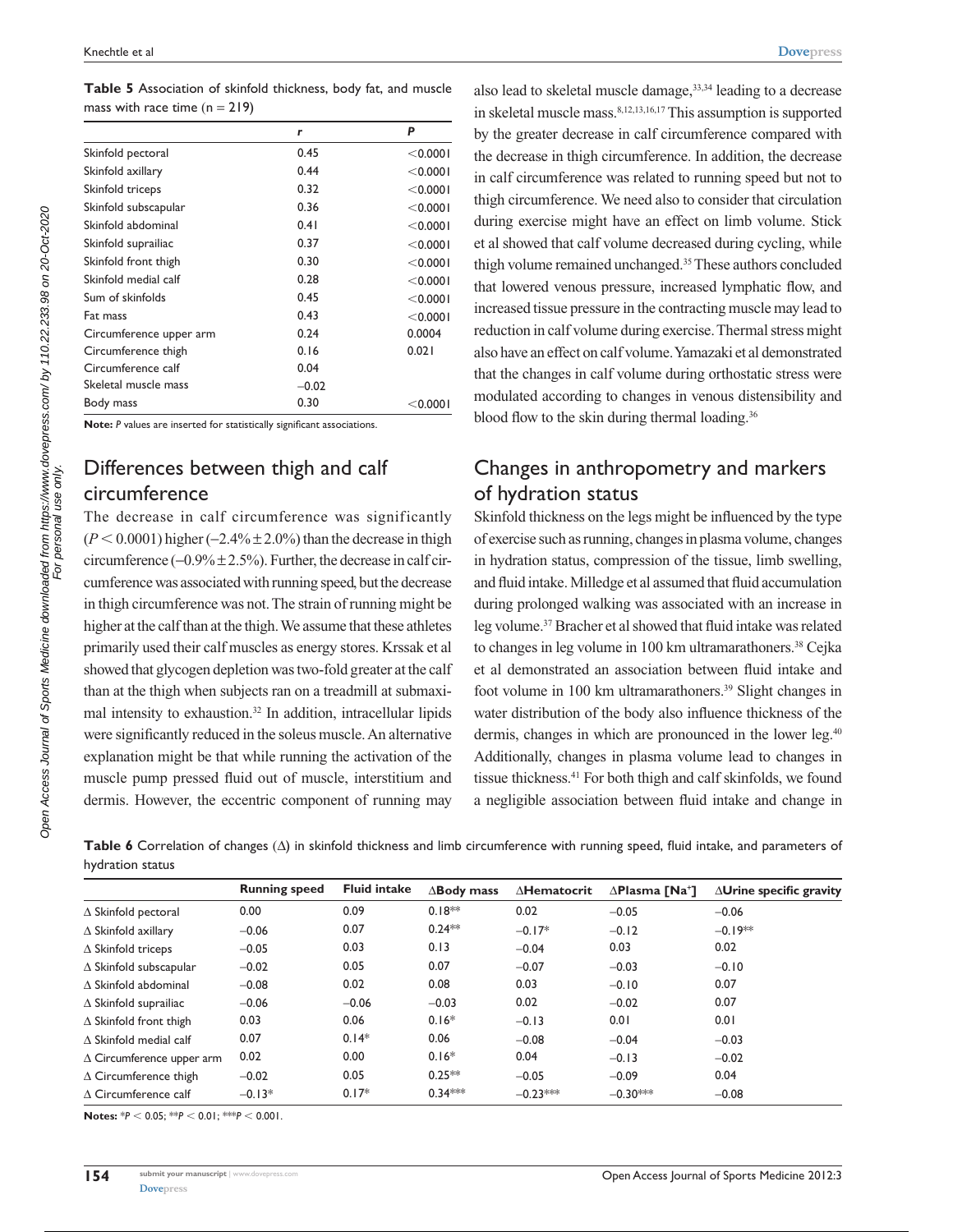body mass. Fluid intake was negligibly associated with change in skinfold thickness at the calf but not at the thigh. The increase in plasma volume was negligibly associated with change in skinfold thickness at the calf, but not with change in skinfold thickness at the thigh. For calf circumference, we found a negligible association with running speed and fluid intake, a weak association with change in hematocrit, and a moderate association with change in both body mass and plasma sodium. Changes in skinfold thickness in the lower limbs do not affect the Stewart and Hannan equation used to estimate fat mass.<sup>28</sup> However, the change in calf circumference affects the estimation of skeletal muscle mass, given that the equation of Lee et al uses the skinfold-corrected circumferences of the upper arm, thigh, and calf to estimate skeletal muscle mass.27 The decrease in calf circumference explained 32% of the decrease in skeletal muscle mass, which is considerably more than the decrease in thigh circumference (12%) but less than the decrease in upper arm circumference (42%).

# Prerace training and prerace anthropometry

We were also interested to find associations between training variables and skinfold thickness, because Legaz and Eston have shown that running training results in a significant increase in performance and a decrease in the sum of six skinfolds, as well as the single skinfold thickness at the abdominal, front thigh, and medial calf sites.23 Legaz Arrese et al reported that body fat was only associated with marathoners, probably due to the fact that these runners are engaged in higher training volumes and that fat metabolism prevails in both training and competition only in marathon running.42 Legaz and Eston determined differences in skinfold thickness after the training period whereas we, in contrast, performed correlation analyses with cross-sectional data.23 Although we found negligible to weak correlations between kilometers run weekly, running speed during training, and skinfold thickness, correlation analyses do not demonstrate a cause and effect relationship. Intense running may lead to lower body fat. However, dieting may also lead to lower body fat. Furthermore, a decrease in body fat may lead to a decrease in body mass, thus increasing running speeds.

# Limitations and implications for future research

We must acknowledge that the present study has limitations relating to the methods used to estimate skeletal muscle mass and fat mass. For instance, changes in muscle circumference during prolonged exercise may have be affected by other mechanisms, such as dehydration and overhydration, which

are different from energy depletion. For this reason, we performed additional analyses in order to estimate the reliability of the equation of Lee et al for prerace and post-race measures.27 More specifically, we analyzed how a change of 0.5 cm in limb circumference – which is a great change related with other factors different than loss of muscle mass – affected our results for skeletal muscle mass. We found that such a reduction in limb circumference corresponded to a decrease of  $0.4 \pm 0.2$  kg in skeletal muscle mass. In addition, a 0.5 cm reduction in thigh and arm circumference corresponded to a decrease of  $0.1 \pm 0.1$  kg and  $0.2 \pm 0.2$  kg in skeletal muscle mass, respectively. Considering these differences, we found that the change in skeletal muscle mass remained statistically significant between prerace and postrace measurements ( $P < 0.05$ ). In addition, another measure which can alter the anthropometric equation established by Lee et al is body height.<sup>27</sup> From this viewpoint, it is known that running induces an acute increase in load on the spine and may reduce overall body height by 0.4–0.8 cm in subjects after exercise.<sup>43,44</sup> We also analyzed how this change in body height could modify the results obtained using the equation of Lee et al.27 We found that a height reduction of 1 cm overestimated skeletal muscle mass by  $0.2 \pm 0.1$  kg. However, differences between prerace and post-race measurements of skeletal muscle mass were still statistically significant ( $P < 0.05$ ). In addition, we also analyzed the reliability of the equation of Stewart and Hannan when used to estimate fat mass.<sup>28</sup> We hypothesized that a  $50\%$  change in our results could be due to reasons other than loss of fat mass. It was estimated that  $0.1 \pm 0.1$  kg could be related with this fact. However, as shown in Table 2, skinfold thickness at the abdominal and thigh sites did not change significantly during the race. Thus, almost all body fat reduction estimated by the equation used in this study could be explained by a loss of body weight. In relationship with this point, the average results for urine specific gravity were below 1.030 g/ mL, indicating adequate physiological hydration status. Anthropometric methods have been shown to be a reliable method of demonstrating changes in fat mass. Cisar et al investigated the validity of anthropometric equations in determining changes of body composition in adult males during training, and reported that anthropometric measures, including skinfolds, were a stable predictor of body density during training.45 Application of anthropometric methods may depend upon the sporting discipline involved. For elite male judo athletes before a competition, anthropometric models using seven or three skinfolds were not valid when relative fat mass, absolute fat mass, and fat-free mass were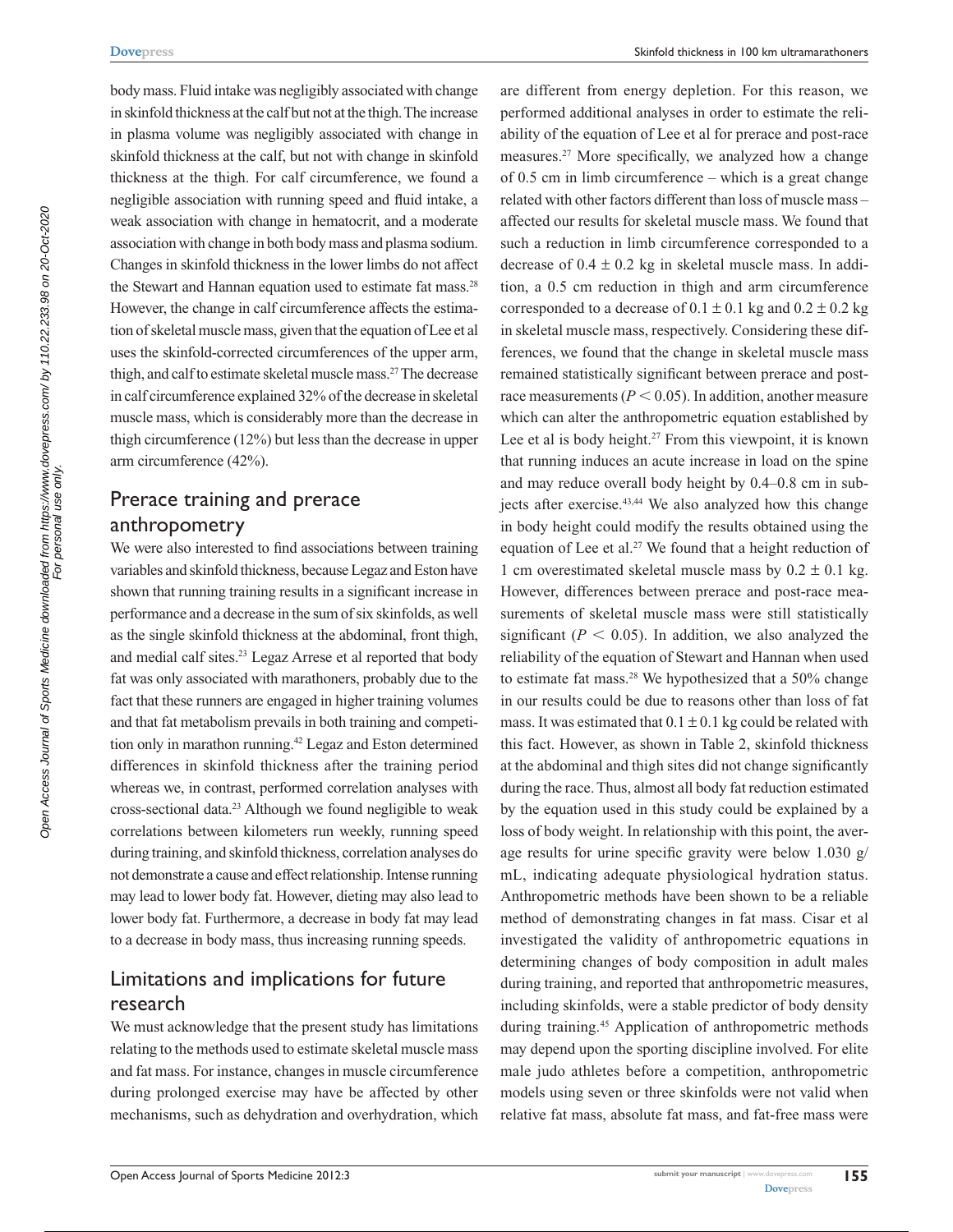evaluated at baseline and before a competition.<sup>46</sup> However, for body builders, comparison of underwater weighing, deuterium dilution, a three-compartment model incorporating total body water, a three-compartment model incorporating bone mineral content, and descriptive methods, namely dualenergy x-ray absorptiometry, predictive equations based on body mass index, skinfold measurement, and bioimpedance analyses during strength training, gave acceptable group mean values.47 Anthropometric methods also seem to be reliable when used to measure changes in lean mass. Slater et al showed that, for elite rugby players, determination of lean mass index using a skinfold-based index for tracking proportional changes was a reliable method when compared with hydrodensitometry, deuterium dilution, and dual-energy v-ray absorptiometry.48 Therefore, overall, despite the fact that the anthropometric methods used in this study had limitations in the estimation of both skeletal muscle mass and fat mass, we believe that anthropometric methods are reliable for analyzing changes in large samples of subjects.

This study is also limited by the lack of consideration of food intake during the race. Energy intake during the run might have influenced both performance and changes in body mass. Body mass changes result from substrate use (with water production), water loss (urine, sweat, and breath), water intake, and energy intake. Furthermore, prerace diet was not considered. Some athletes may have followed a diet either to increase body mass or to decrease body mass, depending on their specific aim for the race. In some subjects, both skeletal muscle mass and fat mass increased. Estimation of skeletal muscle mass using an anthropometric method with limb circumference and skinfold thickness may be limited because peripheral edema can occur in ultramarathoners, which might affect anthropometric measurements.<sup>38</sup> Intensity during both training and the race was not estimated. Therefore, comparisons using laboratory derived intensities expressed in  $\%VO_{2max}$  are difficult. The decrease in both skeletal muscle mass and fat mass requires future confirmation using dual-emission x-ray absorptiometry. Changes in extracellular and intracellular volumes due to running might be detected using segmental and wrist-ankle bioimpedance spectroscopy.<sup>49</sup>

#### **Conclusion**

To summarize, prerace fat mass and prerace skinfold thickness were negligibly to weakly associated with both volume and speed in running training. Further, during the ultramarathon, skinfold thickness at the pectoral, suprailiac, and calf sites decreased, but not at the thigh site. The percent decreases in skinfold thickness for ultrarunners are

lower than the decreases in skinfold thickness reported for ultraswimmers and ultracyclists. To verify the observed changes in both estimated skeletal muscle mass and estimated fat mass, changes in body composition should be investigated using dual-emission X-ray absorptiometry or MRI (magnetic resonance imaging). Changes in extracellular and intracellular volume variations due to running might be detected using segmental and wrist-ankle bioimpedance spectroscopy.

#### **Disclosure**

The authors report no conflicts of interest in this work.

#### **References**

- 1. Enqvist JK, Mattsson CM, Johansson PH, Brink-Elfegoun T, Bakkman L, Ekblom BT. Energy turnover during 24 hours and 6 days of adventure racing. *J Sports Sci.* 2010;28:947–955.
- 2. Knechtle B, Wirth A, Knechtle P, Rosemann T, Senn O. Do ultra-runners in a 24-h run really dehydrate? *Ir J Med Sci.* 2011;180:129–134.
- 3. Lopez RM, Casa DJ, Jensen KA, et al. Examining the influence of hydration status on physiological responses and running speed during trail running in the heat with controlled exercise intensity. *J Strength Cond Res.* 2011;25:2944–2954.
- 4. Shirreffs SM. Markers of hydration status. *Eur J Clin Nutr.* 2003;57: S6–S9.
- 5. Kavouras SA. Assessing hydration status. *Curr Opin Clin Nutr Metab Care.* 2002;5:519–524.
- 6. Knechtle B, Knechtle P, Rosemann T, Oliver S. A Triple Iron triathlon leads to a decrease in total body mass but not to dehydration. *Res Q Exerc Sport.* 2010;81:319–327.
- 7. Knechtle B, Knechtle P, Rosemann T, Senn O. No dehydration in mountain bike ultra-marathoners. *Clin J Sport Med.* 2009;19:415–420.
- 8. Knechtle B, Wirth A, Knechtle P, Rosemann T. Increase of total body water with decrease of body mass while running 100 km nonstop – formation of edema? *Res Q Exerc Sport.* 2009;80:593–603.
- 9. Knechtle B, Knechtle P, Kohler G. The effect of 1,000 km nonstop cycling on fat mass and skeletal muscle mass. *Res Sports Med.* 2011;19: 170–185.
- 10. Knechtle B, Schwanke M, Knechtle P, Kohler G. Decrease in body fat during an ultra-endurance triathlon is associated with race intensity. *Br J Sports Med.* 2008;42:609–613.
- 11. Herbst L, Knechtle B, Lopez CL, et al. Pacing strategy and change in body composition during a Deca Iron triathlon. *Chin J Physiol.* 2011;54:255–263.
- 12. Knechtle B, Duff B, Amtmann G, Kohler G. An ultratriathlon leads to a decrease of body fat and skeletal muscle mass – the Triple Iron Triathlon Austria 2006. *Res Sports Med*. 2008;16:97–110.
- 13. Knechtle B, Salas Fraire O, Andonie JL, Kohler G. Effect of a multistage ultra-endurance triathlon on body composition: World Challenge Deca Iron Triathlon 2006. *Br J Sports Med*. 2008;42:121–125.
- 14. Knechtle B, Baumann B, Wirth A, Knechtle P, Rosemann T. Male ironman triathletes lose skeletal muscle mass. *Asia Pac J Clin Nutr.* 2010;19:91–97.
- 15. Knechtle B, Knechtle P, Wirth A, Alexander Rüst C, Rosemann T. A faster running speed is associated with a greater body weight loss in 100-km ultra-marathoners. *J Sports Sci.* 2012;30:1131–1140.
- 16. Knechtle B, Kohler G. Running 338 kilometers within five days has no effect on body mass and body fat but reduces skeletal muscle mass – the Isarrun 2006. *J Sports Sci Med*. 2007;6:401–407. [http://www.jssm.org/](http://www.jssm.org/vol6/n4/3/v6n4-3pdf.pdf) [vol6/n4/3/v6n4-3pdf.pdf](http://www.jssm.org/vol6/n4/3/v6n4-3pdf.pdf).
- 17. Knechtle B, Duff B, Schulze I, Kohler G. A multi-stage ultra-endurance run over 1,200 km leads to a continuous accumulation of total body water. *J Sports Sci Med*. 2008;7:357–364.